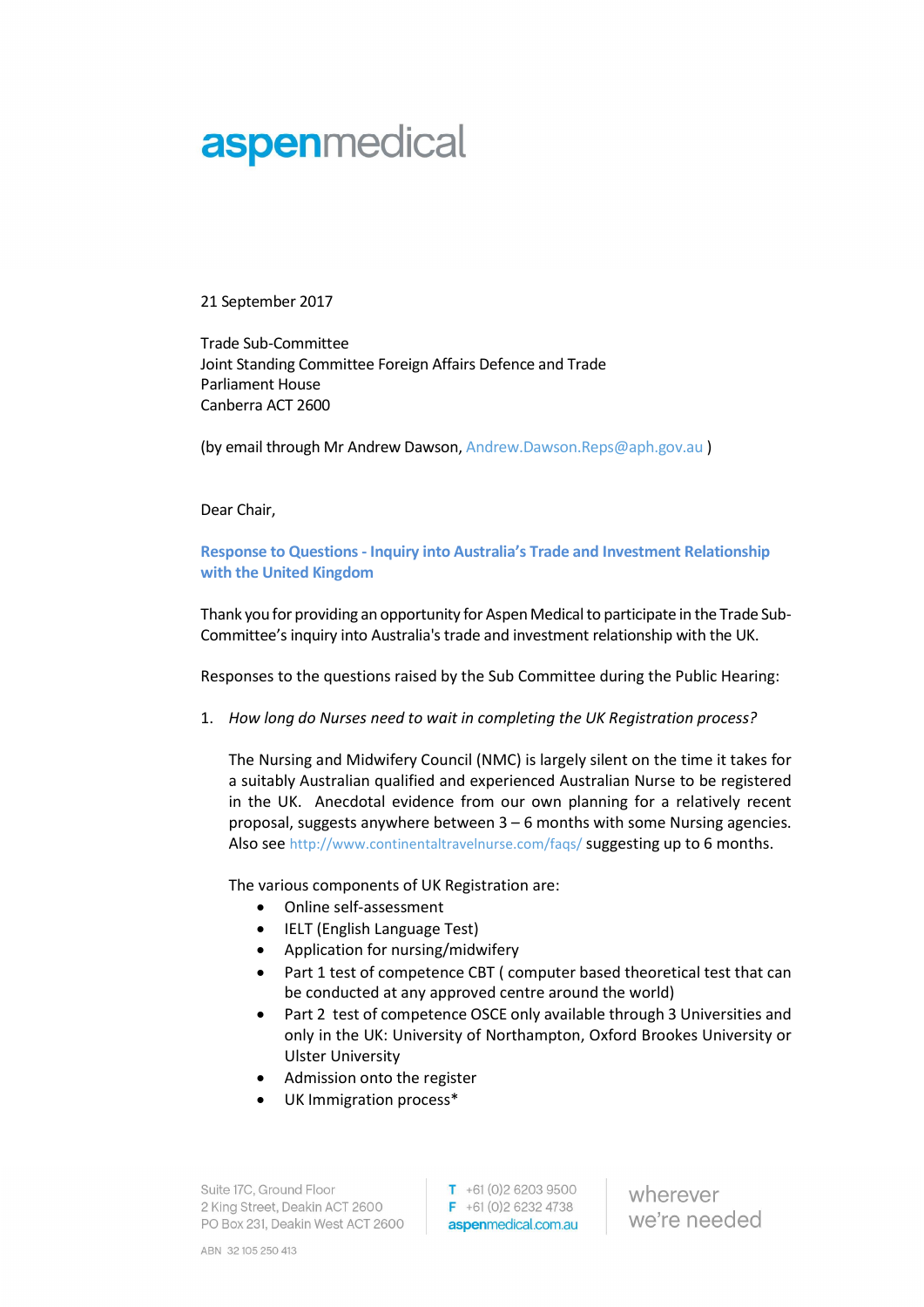\*Note: if you have a sponsor your sponsorship will formally start from the date (and up to 14 days prior to) of your scheduled Part 2 test in the UK. If you don't have a sponsor you may enter the country on a visitor visa specifically to take the test.

## 2. What do we need to do to fix this?

We request consideration for the UK and Australian Government respective regulatory bodies to recognise each other's Clinical Registration. That is, if Australian Healthcare clinicians are registered through the Australian Health Practitioner Regulation Agency (AHPRA) and are current, then they can also practice in the UK.

Mutual recognition is the most favourable but other options may include

- Remove IELTS requirements on evidence of AHPRA registration
- Nominate approved Universities within Australia that can provide the Part 2 Test

## 3. Are we able to quantify the commercial value of this soft trade barrier for Nurses?

The hard and soft costs of NMC registration make it difficult for an Australian based company to provide a commercially viable proposal that includes importing Australian nurses as part of the solution.

Our cost per individual nurse candidate would include, but not be limited to:

- NMC Registration £1,415 = AUD\$2385
- IELTS circa AUD\$330
- UK Immigration visa from £200 = AUD\$337

Add to this the soft but real cost in lost productivity and the opportunity cost from the burden of regulation on the individual then this makes it difficult to construct a viable commercial proposal for a UK delivery solution.

The total individual hard cost of approximately AUD\$3,052 could be extrapolated out over the proposed workforce for a project (as an example 100 nurses AUD\$305,200) but it is noted that the in country lost productivity whilst completing all registration and waiting for Registration confirmation is the primary challenge in constructing a commercially viable proposal.

## 4. Where does the UK rank in ease of business for an Australian company delivering health services?

The UK has an element of trade barriers like all countries but these are not comparable to the challenges in many other countries. They are not in our top 5 list of countries that are difficult to export to.